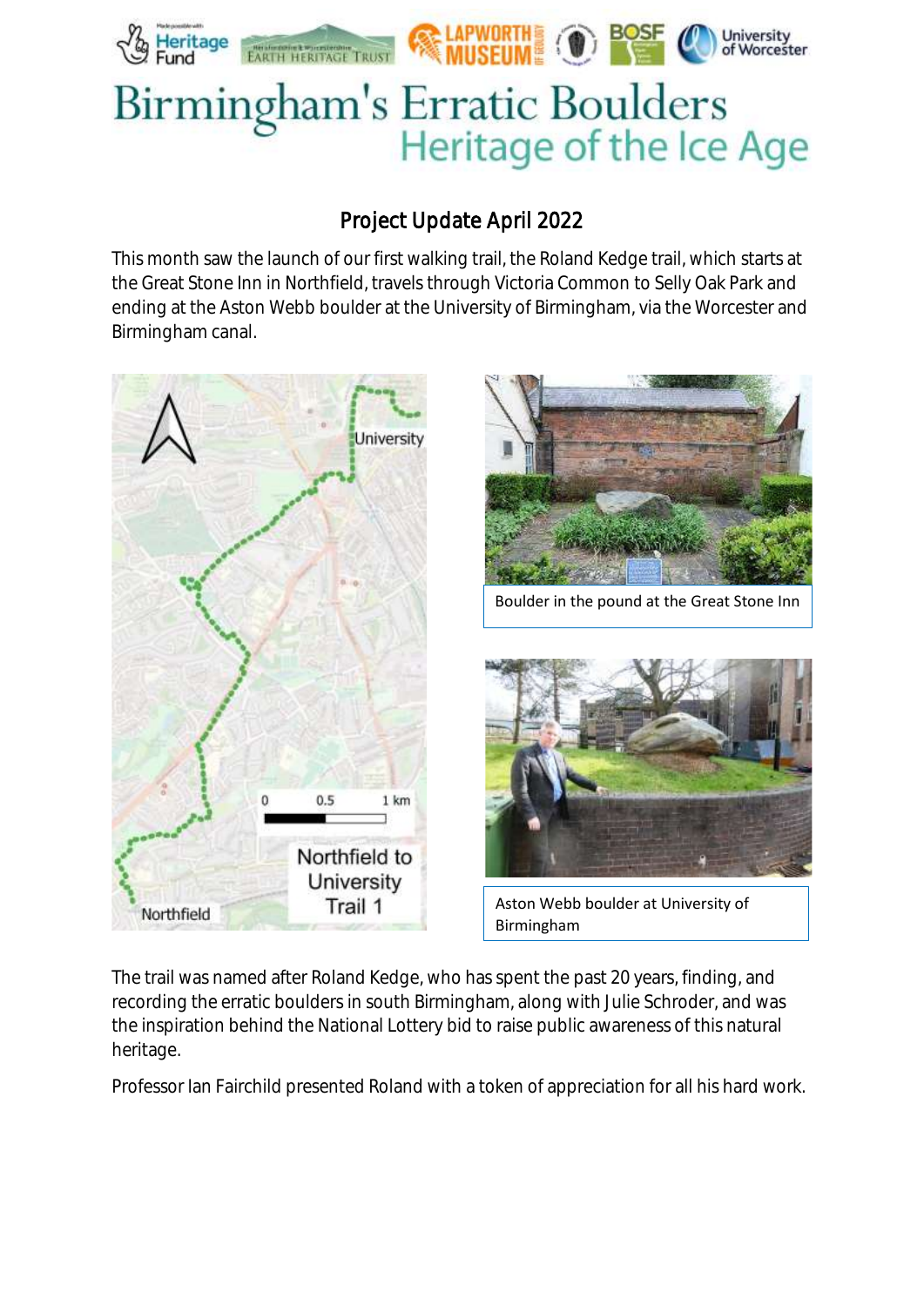



Roland Kedge, Julie Schroder and Prof. Ian Fairchild

Around 70 people attended the launch of our trail and the unveiling of a mill stone found in the River Rea, at the Pastoral Centre of St Laurence Church. We were entertained by Mark Reynolds and Revd. Theresa Morton, who read monologues about the River Rea and the Great Stone Inn from the "Northfield Revealed" project.



Mark Reynolds reading the River Rea monologue at the unveiling of the mill stone



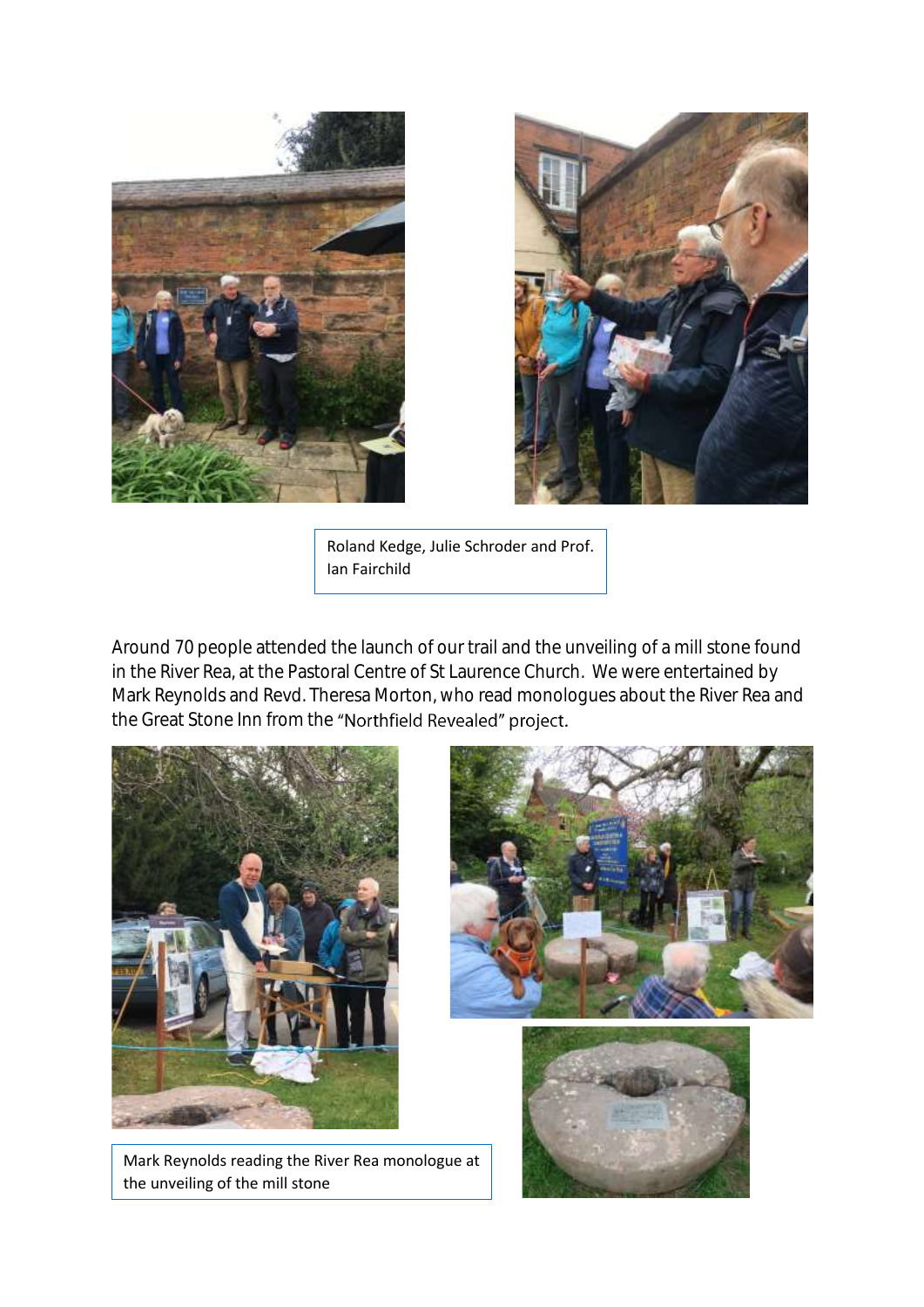### Excerpt from the Great Stone monologue.

Now, this Inn is named after that bloomin' huge stone that's sat in the pound. I'm not sure who that belongs to but it's not the only one. There's others, like the Gilbert stone over at Yardley. They reckon Gilbert, the giant from legend times, grabbed that stone and plonked in down to settle some land dispute.

There's the War Stone over Hockley way an' all. They put that where Aston, Birmingham and Handsworth meet. And then there's this one - The Great Stone.

It sat on the corner of Church Hill until 1954 before being moved into the pound. I bet no one has had to pay a fine to get it back though. Now my mate Derek, who lives over the way, he told me that thousands of years ago the land, all of it, was covered in ice.

Thick, like the road. Perhaps thicker. So thick it could pick up huge stones like this one here and carry them for miles.

Apparently this one started off in Wales. **Wales!** Derek says it's made from igneous rock formed when volcanic lava solidifies. No idea what he is on about, especially when a giant carried one into Yardley.

I think Derek's a few sheep short of a flock, if you know what I mean? Well, that's enough chat about stones. The inn's still serving and for me, my friends, duty calls....

### Northfield Revealed project

Volunteers led 2 tours of the trail, with around 20 people joining them and it was great to see so many children getting involved. The weather was kind to us, and Ian felt particularly lucky when he arrived at the Aston Webb boulder, just as the sun came out revealing lovely glacial striations on the stone.



Aston Webb boulder with glacial striations and an example of crystal lithic tuff from the Hole Lane boulder close to Garland Way.

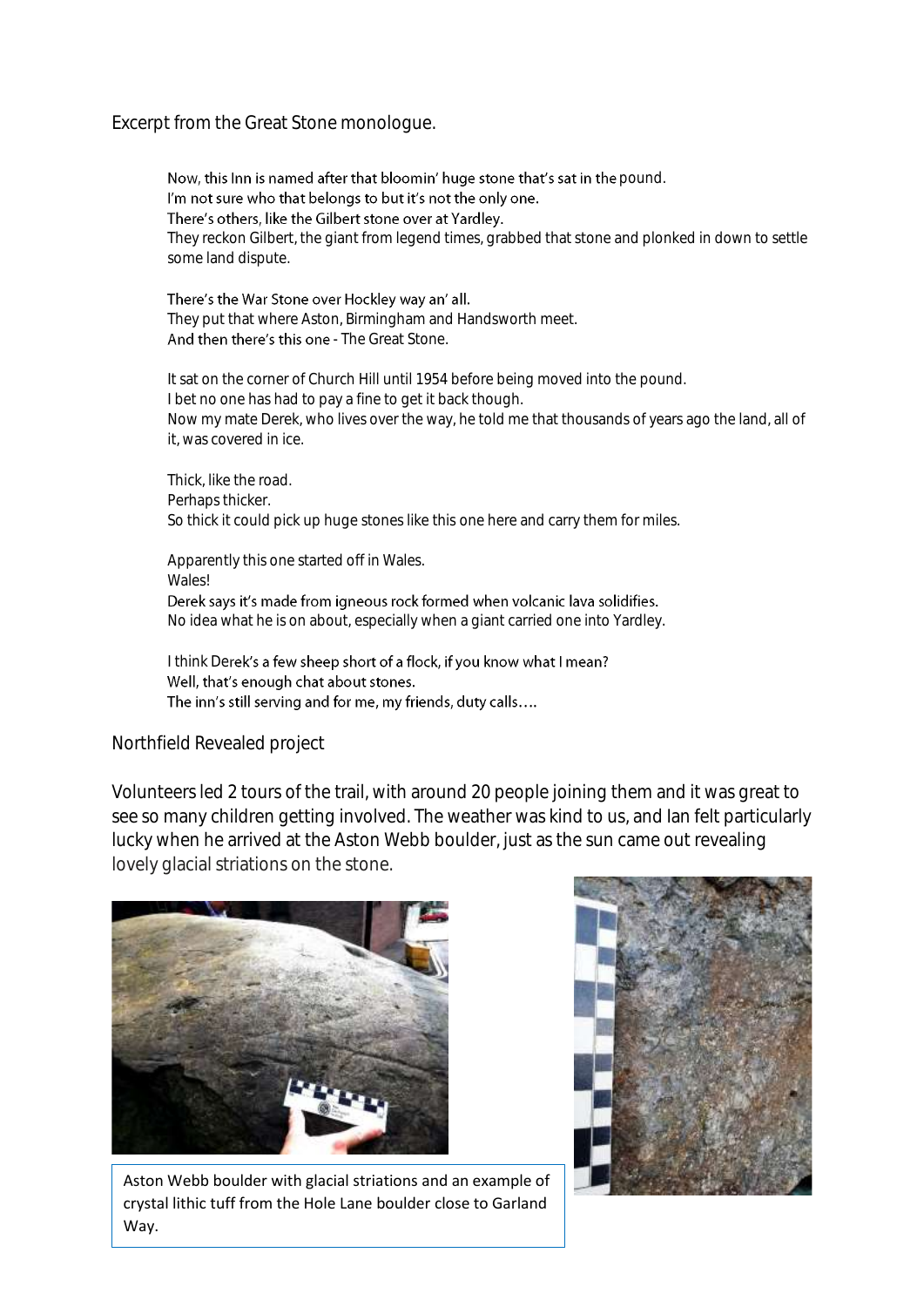## Birmingham's Erratic Boulders<br>Heritage of the Ice Age

**Glacial Boulder Trail 1 The Roland Kedge Trail** The Great Stone Northfield to<br>the University of Birmingham



Leaflets of the Roland Kedge trail can be found at Northfield Library, Great Stone Inn, St Laurence Church and the Lapworth Museum of Geology, or can be downloaded from our website <https://erraticsproject.org/trail-1/>

An accessible guide can be downloaded at [https://www.accessibilityguides.org/content/roland-kedge](https://www.accessibilityguides.org/content/roland-kedge-trail-northfield-university-birmingham)[trail-northfield-university-birmingham](https://www.accessibilityguides.org/content/roland-kedge-trail-northfield-university-birmingham)

Prior to the launch, volunteer tour guides walked the route extending their knowledge of the trail's erratic boulders.





Volunteer trail guides at the Great Stone and Inn and along the route

There will be other training days for future launches. If you would like to join us, please contact Zoe[, z.jackson@worc.ac.uk](mailto:z.jackson@worc.ac.uk) for further details.

We are so grateful to Julie and John Schroder who continue to work so hard on planning the other trails. If you would like to volunteer to test the trails, then please contact Zoe.

We have scheduled the other trail launches as follows. More details will be available on our website<https://erraticsproject.org/> 2 weeks before each event.